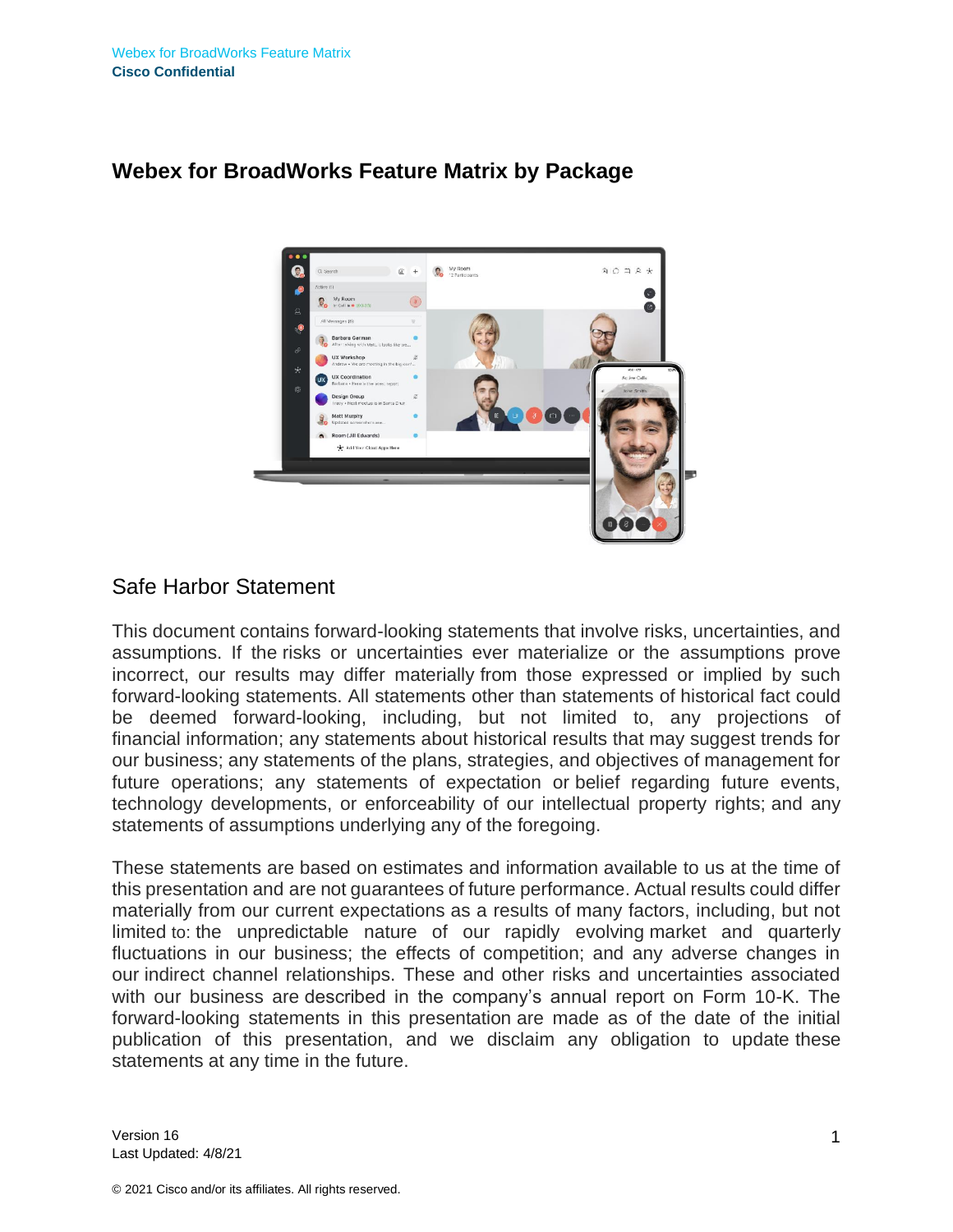## **Table of Contents**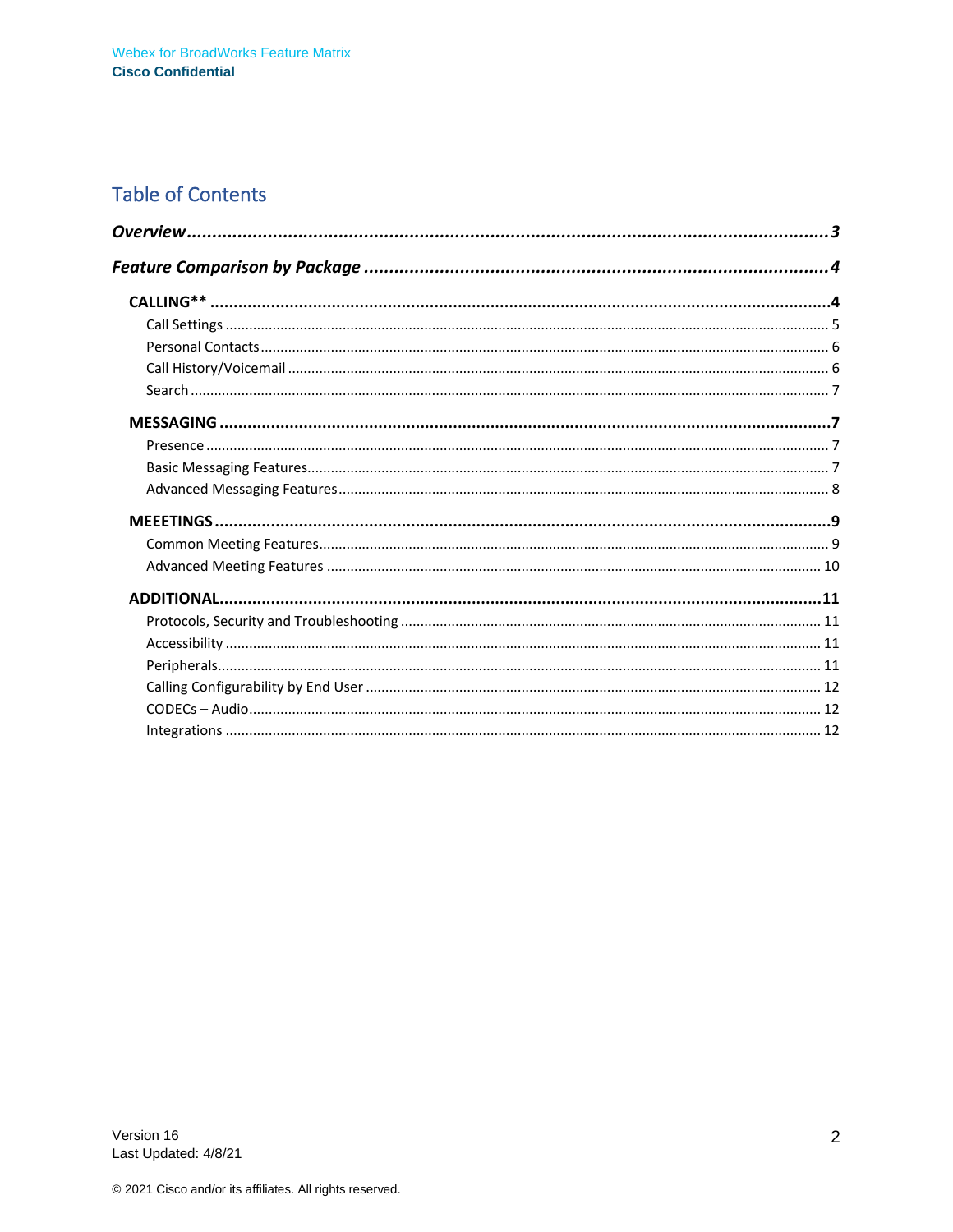### <span id="page-2-0"></span>**Overview**

With Webex for BroadWorks packages, enjoy the option to sell a mix of user configurations tailored to the unique needs of each employee in an enterprise and improve overall product adoption. Based on the rapidly changing needs of SMBs, organizations can deploy a variety of user configurations starting with a basic telephony user to an advanced collaboration user with the ability to host a 1,000-person meeting. Everyone can have exactly what they need and change packages whenever the need arises, at any time, with a simple click.

#### **Softphone** = BroadWorks calling in Webex

Give your end users the ability to make and answer calls on any device with Webex for BroadWorks softphone. The desktop, mobile, and tablet clients are all softphone capable. Depending on configuration, you give your end-user customer VoIP, call control, call through, and call back functions in the client and allow your customers to seamlessly transition calls between their desk phone, to their softphone, and even their mobile phone without interrupting the call.

#### **Basic** = BroadWorks calling + messaging in Webex

Your end-user customers can use all of the softphone functions described above as well as instant messaging and presence (IM&P) features including direct and group messaging, Spaces, message persistence, screen sharing, files sharing, host 25-way Space meetings, guest meeting support, and more.

### **Standard** = BroadWorks calling + messaging + 25-person meetings in Webex

Your advanced end-user customers can use all of the functions described above (softphone and messaging), as well as highly secure video conferencing that allows you to host up to a 25-person voice and video conference, engage in multi-party chat, and desktop or application sharing. Invite guests to participate in a video conference through a web guest meeting experience. Finally, your users can enjoy a personal meeting room, dedicated only to them with their own conference bridge.

#### **Premium** = Standard package + 1,000-person meetings in Webex

When your end user needs enhanced meetings features such as meeting recording, remote desktop control, presenter controls, and recording transcription services, upgrade your end customers to the Premium package. They'll enjoy all the features that come with the standard package plus the enhanced meetings features for up to a 1,000-person meeting.

#### **Notes**

Quarters represent target dates only. Calling: \* Supported through Call Settings Web View, \*\* All calling behavior is provided by BroadWorks and licensed separately

Version 16 Last Updated: 4/8/21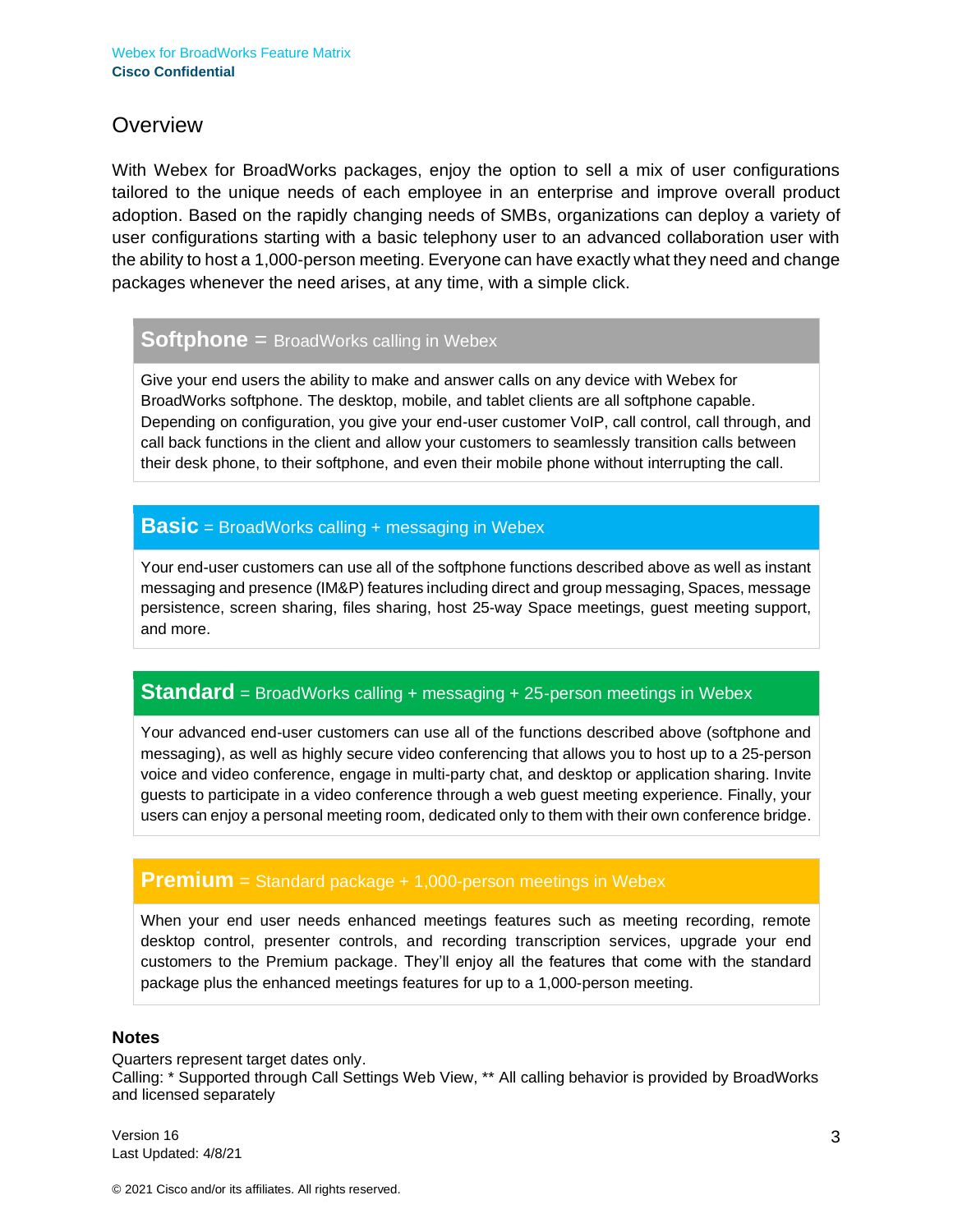# Feature Comparison by Package

<span id="page-3-1"></span><span id="page-3-0"></span>

|                                                                                 | <b>BASIC</b>            |                                                                                                                                                                                                               | <b>STANDARD</b>                                                                                                                                                                                                | <b>PREMIUM</b>                                                                                                                                                                                                         |
|---------------------------------------------------------------------------------|-------------------------|---------------------------------------------------------------------------------------------------------------------------------------------------------------------------------------------------------------|----------------------------------------------------------------------------------------------------------------------------------------------------------------------------------------------------------------|------------------------------------------------------------------------------------------------------------------------------------------------------------------------------------------------------------------------|
|                                                                                 | softphone               | messaging                                                                                                                                                                                                     |                                                                                                                                                                                                                |                                                                                                                                                                                                                        |
| <b>SUMMARY</b>                                                                  |                         | <b>Meeting Capacity (PMR): 0</b><br><b>Space Meeting Participants: 25</b><br><b>Meeting Duration: 24 hours</b><br><b>Message Storage: 2GB</b><br><b>Cloud Meeting Recordings: 0</b><br><b>Years Stored: 3</b> | <b>Meeting Capacity (PMR): 25</b><br><b>Space Meeting Participants: 25</b><br><b>Meeting Duration: 24 hours</b><br><b>Message Storage: 5GB</b><br><b>Cloud Meeting Recordings: 0</b><br><b>Years Stored: 3</b> | <b>Meeting Capacity (PMR): 1,000</b><br><b>Space Meeting Participants: 25</b><br><b>Meeting Duration: unlimited</b><br><b>Message Storage: 10GB</b><br><b>Cloud Meeting Recordings: 10GB</b><br><b>Years Stored: 5</b> |
| CALLING**                                                                       |                         |                                                                                                                                                                                                               |                                                                                                                                                                                                                |                                                                                                                                                                                                                        |
| Place Audio Call (PSTN/VoIP)                                                    | ✓                       | ✓                                                                                                                                                                                                             |                                                                                                                                                                                                                |                                                                                                                                                                                                                        |
| Receive Audio Call (PSTN/VoIP)                                                  |                         | ✓                                                                                                                                                                                                             | ✓                                                                                                                                                                                                              |                                                                                                                                                                                                                        |
| Place Video Call                                                                |                         |                                                                                                                                                                                                               | ✓                                                                                                                                                                                                              |                                                                                                                                                                                                                        |
| Receive Video Call                                                              | ✓                       | ✓                                                                                                                                                                                                             | ✓                                                                                                                                                                                                              |                                                                                                                                                                                                                        |
| Dialpad                                                                         |                         |                                                                                                                                                                                                               | ✓                                                                                                                                                                                                              |                                                                                                                                                                                                                        |
| Desk Phone Control (DPC):<br>Basic incoming/outgoing calling                    | (Desktop only)          | (Desktop only)                                                                                                                                                                                                | ✓<br>(Desktop only)                                                                                                                                                                                            | (Desktop only)                                                                                                                                                                                                         |
| Desk Phone Control (DPC):<br>Mid-call features                                  | Q3'21<br>(Desktop only) | Q3'21<br>(Desktop only)                                                                                                                                                                                       | Q3'21<br>(Desktop only)                                                                                                                                                                                        | Q3'21<br>(Desktop only)                                                                                                                                                                                                |
| Desk Phone Control (DPC):<br>Share                                              | (Desktop only)          | (Desktop only)                                                                                                                                                                                                | ✓<br>(Desktop only)                                                                                                                                                                                            | (Desktop only)                                                                                                                                                                                                         |
| Desk Phone Control (DPC):<br>Join Meeting                                       | Q3'21<br>(Desktop only) | Q3'21<br>(Desktop only)                                                                                                                                                                                       | Q3'21<br>(Desktop only)                                                                                                                                                                                        | Q3'21<br>(Desktop only)                                                                                                                                                                                                |
| MNO: Use Mobile Native OS for Calling                                           | May 2021                | May 2021                                                                                                                                                                                                      | May 2021                                                                                                                                                                                                       | May 2021                                                                                                                                                                                                               |
| MNO: Mobile Single Alert Support                                                | ✓                       | ✓                                                                                                                                                                                                             | ✓                                                                                                                                                                                                              | ✓                                                                                                                                                                                                                      |
| MNO: Mid-Call Control for Native Mobile call<br>anchored on BWKS                | Q3'21                   | Q3'21                                                                                                                                                                                                         | Q3'21                                                                                                                                                                                                          | Q3'21                                                                                                                                                                                                                  |
| <b>MNO: Dual Persona Mobile</b>                                                 | Q3'21                   | Q3'21                                                                                                                                                                                                         | Q3'21                                                                                                                                                                                                          | Q3'21                                                                                                                                                                                                                  |
| MNO: Display Additional Info for Incoming<br><b>Mobile Circuit Switch Calls</b> | Roadmap                 | Roadmap                                                                                                                                                                                                       | Roadmap                                                                                                                                                                                                        | Roadmap                                                                                                                                                                                                                |
| SIP URI Dialing                                                                 | Roadmap                 | Roadmap                                                                                                                                                                                                       | Roadmap                                                                                                                                                                                                        | Roadmap                                                                                                                                                                                                                |
| Merge (N-Way Audio Call)                                                        |                         |                                                                                                                                                                                                               |                                                                                                                                                                                                                |                                                                                                                                                                                                                        |
| Conference (N-Way Audio Call)                                                   | ✓                       |                                                                                                                                                                                                               |                                                                                                                                                                                                                |                                                                                                                                                                                                                        |
| Mute/Unmute                                                                     | ✓                       |                                                                                                                                                                                                               |                                                                                                                                                                                                                |                                                                                                                                                                                                                        |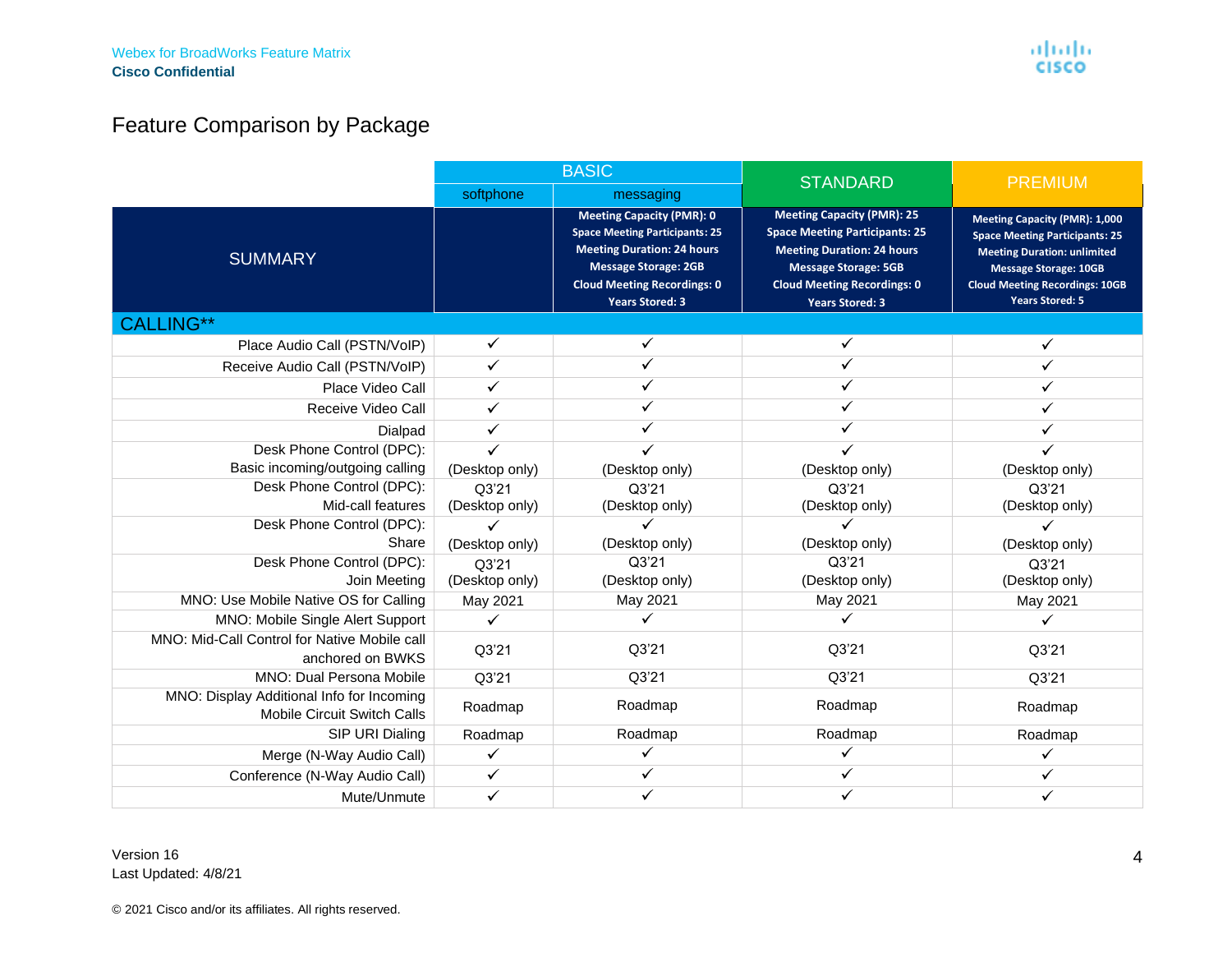#### Webex for BroadWorks Feature Matrix **Cisco Confidential**

|                                             | <b>BASIC</b>   |                | <b>STANDARD</b> |                |
|---------------------------------------------|----------------|----------------|-----------------|----------------|
|                                             | softphone      | messaging      |                 | <b>PREMIUM</b> |
| Hold/Resume                                 | ✓              | $\checkmark$   |                 | ✓              |
| Transfer - Blind                            | Roadmap        | Roadmap        | Roadmap         | Roadmap        |
| Transfer - Semi Attended                    | ✓              | ✓              | ✓               | ✓              |
| Transfer - Attended                         | ✓              | ✓              | ✓               |                |
| Sharing - Screen, Application               | $\checkmark$   |                | ✓               | ✓              |
| Sharing - whiteboard and annotation         | Q3'21          | Q3'21          | Q3'21           | Q3'21          |
| Remote Desktop Control                      | Q3'21          | Q3'21          | Q3'21           | Q3'21          |
| Call Pull                                   | $\checkmark$   | $\checkmark$   | $\checkmark$    | $\checkmark$   |
| Group Call Park / Retrieve                  | $\checkmark$   |                | ✓               | ✓              |
|                                             | ✓              |                | $\checkmark$    | ✓              |
| Call Pickup                                 | (Desktop only) | (Desktop only) | (Desktop only)  | (Desktop only) |
| Call Push Notifications (Mobile)            |                |                |                 |                |
| Call Voicemail                              | ✓              |                |                 |                |
| Call Recording via 3rd party integration    | $\checkmark$   |                | ✓               |                |
|                                             | ✓              |                | ✓               |                |
| Emergency (911) Calling                     | (Mobile only)  | (Mobile only)  | (Mobile only)   | (Mobile only)  |
| Emergency (911) Location Update URL         | $\checkmark$   | ✓              | ✓               | ✓              |
| Emergency (911) Location Update - Red Sky   | Q3'21          | Q3'21          | Q3'21           | Q3'21          |
| Feature Access Codes (FAC)                  | $\checkmark$   | $\checkmark$   | $\checkmark$    | ✓              |
|                                             | $\checkmark$   | ✓              | ✓               | $\checkmark$   |
| Executive Assistant (aka Boss Admin)        | (Desktop only) | (Desktop only) | (Desktop only)  | (Desktop only) |
|                                             | ✓              |                |                 | ✓              |
| Register for tel: and callto: Links         | (Desktop only) | (Desktop only) | (Desktop only)  | (Desktop only) |
| Seamless call handover between networks     |                |                |                 |                |
| <b>Call Settings</b>                        |                |                |                 |                |
| Do Not Disturb - native, on soft clients    | $\checkmark$   | $\checkmark$   | ✓               | ✓              |
| Do Not Disturb - native, across all devices | Q3'21          | Q3'21          | Q3'21           | Q3'21          |
| Do Not Disturb - across all devices*        | $\checkmark$   | $\checkmark$   | $\checkmark$    | ✓              |
| Call Forward - Always                       | ✓              | ✓              | ✓               |                |
| Call Forward - Busy*                        | ✓              | ✓              | ✓               |                |
| Call Forward - No Answer*                   | ✓              |                |                 |                |
| Call Forward - Not Reachable*               | ✓              |                | ✓               |                |
| BroadWorks Anywhere (Single Number Reach)   | ✓              |                |                 |                |
| BroadWorks Mobility Settings*               | $\checkmark$   |                | ✓               |                |
| Dual Persona with Mobility                  | Q3'21          | Q3'21          | Q3'21           | Q3'21          |

<span id="page-4-0"></span>Version 16 Last Updated: 4/8/21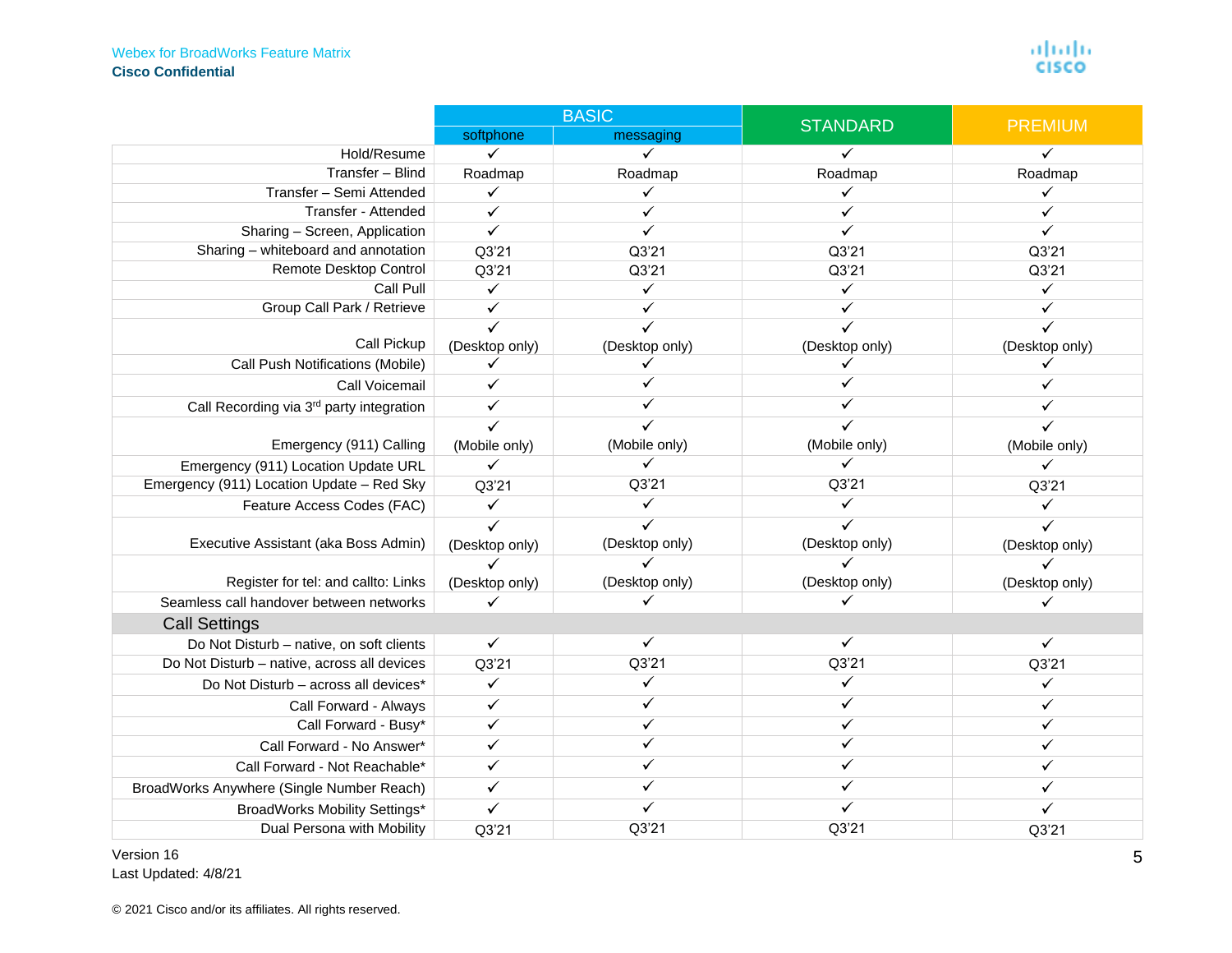|                                                             | <b>BASIC</b>                 |                           | <b>STANDARD</b>           | <b>PREMIUM</b>            |
|-------------------------------------------------------------|------------------------------|---------------------------|---------------------------|---------------------------|
|                                                             | softphone                    | messaging                 |                           |                           |
| Call Back (Mobile)                                          | $\checkmark$                 | ✓                         | ✓                         | $\checkmark$              |
| Call Through (Mobile)                                       | Q3'21                        | Q3'21                     | Q3'21                     | Q3'21                     |
| Simultaneous Ring*                                          | $\checkmark$                 | ✓                         | $\checkmark$              | ✓                         |
| Sequential Ring*                                            | $\checkmark$                 | ✓                         | $\checkmark$              | ✓                         |
| Hide Number/Block My Caller ID*                             | $\checkmark$                 | ✓                         | $\checkmark$              | ✓                         |
| Voice Messaging Settings*                                   | $\checkmark$                 |                           | ✓                         |                           |
| Queues (Call Center) - Login/logout, status*                | ✓                            |                           | ✓                         |                           |
| Call Waiting*                                               | ✓                            |                           | ✓                         |                           |
| Anonymous Call Rejection*                                   | $\checkmark$                 |                           | ✓                         |                           |
| Automatic Callback*                                         | ✓                            | ✓                         | ✓                         |                           |
| Video Call - Virtual Background                             | ✓                            |                           | ✓                         |                           |
| <b>Background Noise Reduction</b>                           | $\checkmark$                 |                           | ✓                         |                           |
| Music Mode                                                  | $\checkmark$                 | ✓                         | ✓                         |                           |
| <b>Personal Contacts</b>                                    |                              |                           |                           |                           |
| <b>View All Contacts</b>                                    | $\checkmark$                 | ✓                         | ✓                         | ✓                         |
| <b>Add New Contacts</b>                                     | $\checkmark$                 |                           | $\checkmark$              |                           |
| <b>Manage Favorites</b>                                     | $\checkmark$                 |                           | ✓                         |                           |
| Manage Groups                                               | ✓                            |                           |                           |                           |
| <b>View Profile</b>                                         | $\checkmark$                 |                           | ✓                         |                           |
| Add Contacts from<br><b>BroadWorks Enterprise Directory</b> | $\checkmark$                 |                           |                           |                           |
| Add Contacts from Common Identity                           | $\checkmark$                 |                           | ✓                         | ✓                         |
| Call History/Voicemail                                      |                              |                           |                           |                           |
| Call Logs - Local                                           | $\checkmark$                 | ✓                         | $\checkmark$              | $\checkmark$              |
| Call Logs - Server based                                    | <b>July 2021</b>             | <b>July 2021</b>          | <b>July 2021</b>          | <b>July 2021</b>          |
| Call Logs - Delete All                                      | $\checkmark$                 | ✓                         | ✓                         | ✓                         |
| Call Logs - Delete Individual Calls                         | $\checkmark$                 |                           | ✓                         | ✓                         |
| Call Logs (Basic) -<br><b>Missed Calls Counter</b>          | DT:V<br>Mobile: June<br>2021 | DT:V<br>Mobile: June 2021 | DT:V<br>Mobile: June 2021 | DT:V<br>Mobile: June 2021 |
| Call Logs (Enhanced) - Show Duration of Calls               | Roadmap                      | Roadmap                   | Roadmap                   | Roadmap                   |
| Call Logs (Enhanced) - Show Hunt Group Calls                | Roadmap                      | Roadmap                   | Roadmap                   | Roadmap                   |

<span id="page-5-1"></span><span id="page-5-0"></span>Version 16 Last Updated: 4/8/21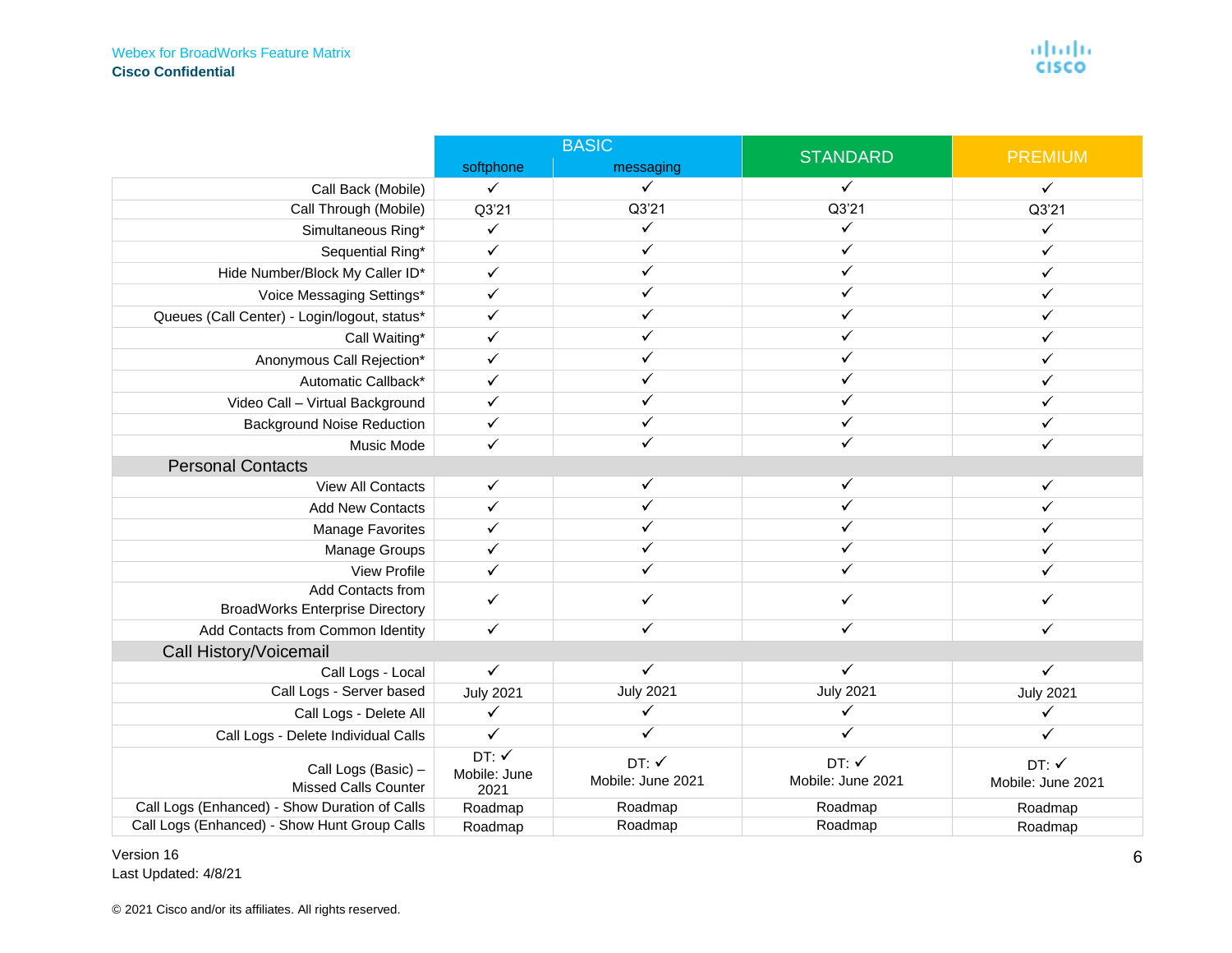<span id="page-6-3"></span><span id="page-6-2"></span><span id="page-6-1"></span><span id="page-6-0"></span>

|                                                | <b>BASIC</b>     |                  | <b>STANDARD</b> | <b>PREMIUM</b>   |
|------------------------------------------------|------------------|------------------|-----------------|------------------|
|                                                | softphone        | messaging        |                 |                  |
| Visual Voicemail - View                        | ✓                | $\checkmark$     |                 | ✓                |
| Visual Voicemail - Audio                       | $\checkmark$     |                  |                 |                  |
| Visual Voicemail - Download                    | Roadmap          | Roadmap          | Roadmap         | Roadmap          |
| Visual Voicemail - Mark as Viewed              | $\checkmark$     | ✓                | ✓               | ✓                |
| Visual Voicemail - Mark as Confidential/Urgent | $\checkmark$     | ✓                | ✓               | ✓                |
| Third party voicemail support                  | $\checkmark$     |                  | ✓               | ✓                |
| Search                                         |                  |                  |                 |                  |
| CI Search                                      | $\checkmark$     | ✓                | $\checkmark$    | ✓                |
| <b>Universal Search</b>                        | $\checkmark$     |                  | ✓               |                  |
|                                                |                  |                  |                 |                  |
| <b>Outlook Contact Search</b>                  | (Desktop only)   | (Desktop only)   | (Desktop only)  | (Desktop only)   |
|                                                | ✓                |                  | ✓               |                  |
| Local Mobile Contact Search                    | (Mobile only)    | (Mobile only)    | (Mobile only)   | (Mobile only)    |
|                                                | $\checkmark$     | ✓                | ✓               | $\checkmark$     |
| Google Contact Search                          | (Mobile only)    | (Mobile only)    | (Mobile only)   | (Mobile only)    |
| <b>BroadWorks Enterprise Directory Search</b>  | ✓                | $\checkmark$     | ✓               | $\checkmark$     |
| Group Common List/Personal Directory Search    | <b>June 2021</b> | <b>June 2021</b> | June 2021       | <b>June 2021</b> |
| <b>LDAP Contact Search</b>                     | Roadmap          | Roadmap          | Roadmap         | Roadmap          |
| <b>MESSAGING</b>                               |                  |                  |                 |                  |
| Presence                                       |                  |                  |                 |                  |
| Calling Presence (On Call)                     | $\checkmark$     | ✓                | ✓               | ✓                |
| Meeting Presence (in Meeting, Presenting)      | $\checkmark$     |                  | ✓               |                  |
| Presence (Active, Last Active)                 | ✓                |                  | ✓               |                  |
| Manually Set Presence - Do Not Disturb         | $\checkmark$     |                  | ✓               | ✓                |
| Location                                       | Roadmap          | Roadmap          | Roadmap         | Roadmap          |
| <b>Personal Message Status</b>                 |                  |                  | ✓               | ✓                |
| <b>Basic Messaging Features</b>                |                  |                  |                 |                  |
| Chat - View History                            |                  | ✓                | ✓               | $\checkmark$     |
| Chat - Delete Space                            |                  |                  | ✓               | ✓                |
| Chat - Delete Message Thread                   |                  |                  | ✓               |                  |
| Chat - Delete Individual Message               |                  |                  | ✓               |                  |
| Chat - Mark as Viewed                          |                  |                  | ✓               |                  |
| 1-1 Chat                                       |                  |                  | ✓               |                  |
| Spaces (Group Chat)                            |                  |                  | ✓               |                  |
| <b>Read Receipt</b>                            |                  | ✓                | ✓               | ✓                |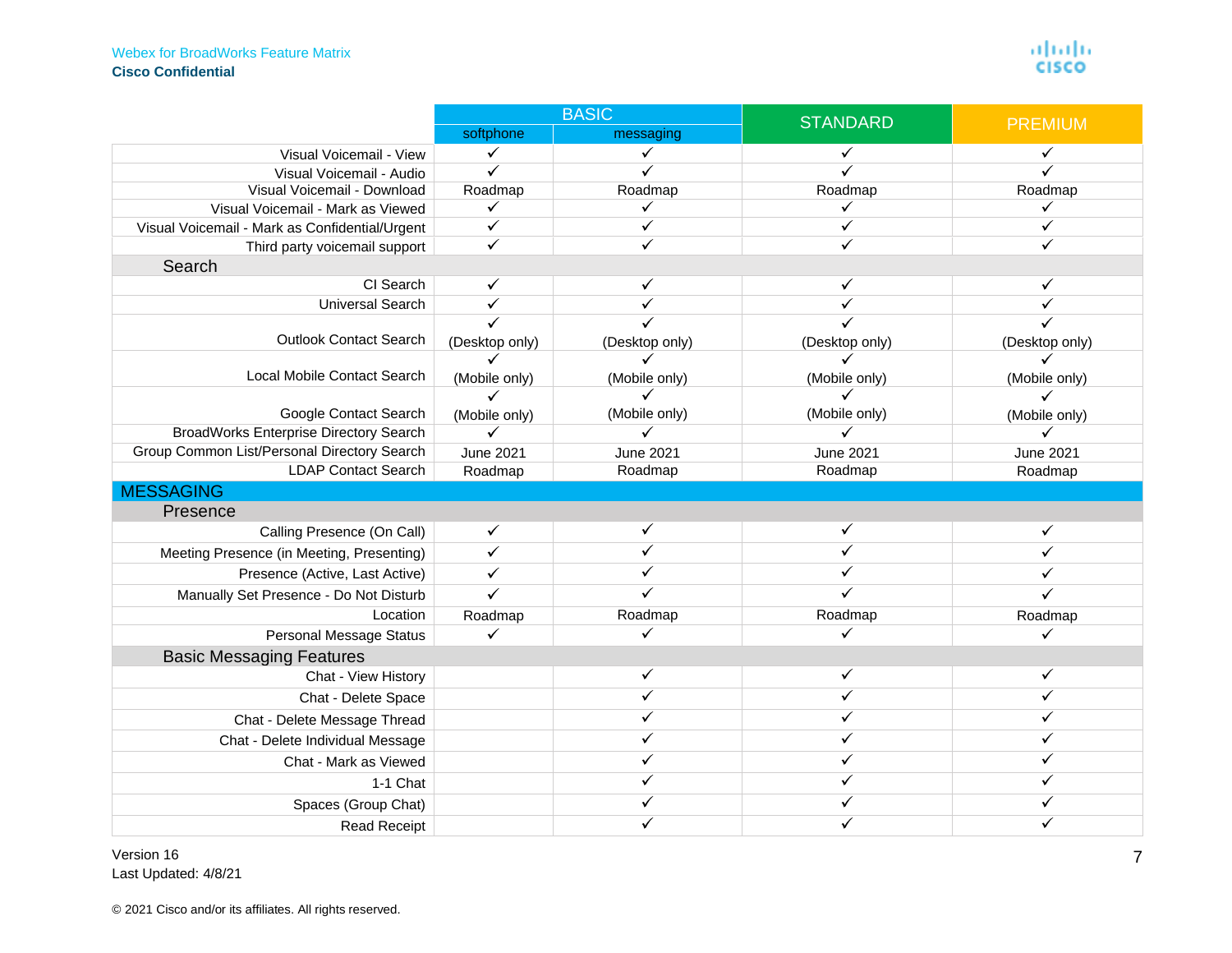#### Webex for BroadWorks Feature Matrix **Cisco Confidential**

 $\frac{\alpha\| \alpha\| \alpha}{\mathsf{c}(\mathsf{s}\mathsf{c}\mathsf{o}}$ 

<span id="page-7-0"></span>

|                                                             | <b>BASIC</b> |              | <b>STANDARD</b> | <b>PREMIUM</b> |
|-------------------------------------------------------------|--------------|--------------|-----------------|----------------|
|                                                             | softphone    | messaging    |                 |                |
| Is Typing Indicator                                         |              | $\checkmark$ | ✓               | $\checkmark$   |
| <b>File Sharing</b>                                         |              |              | ✓               | ✓              |
| Screen capture                                              |              |              | ✓               |                |
| Filters                                                     |              |              | ✓               |                |
| Mentions                                                    |              |              |                 |                |
| Message forwarding between a Space                          |              |              | ✓               | ✓              |
| Search within a Space                                       |              |              | ✓               |                |
| <b>Rich Text</b>                                            |              |              |                 |                |
| Quoting                                                     |              |              |                 |                |
| Threading                                                   |              |              | ✓               |                |
| <b>Edit Messages</b>                                        |              |              |                 |                |
| Drag & Drop Files                                           |              |              | ✓               |                |
| Gifs                                                        |              |              | ✓               | ✓              |
| Emojis & Emoticons                                          |              |              | ✓               |                |
| Reactions                                                   |              |              | ✓               |                |
| Mark as Viewed                                              |              |              |                 |                |
| Favorites                                                   |              |              |                 |                |
| Embedded Previews (pdf, gifs)                               |              |              |                 |                |
| Embedded Video Playback                                     |              |              | ✓               |                |
| <b>Push Notifications</b>                                   |              |              | ✓               |                |
| SMS (via BOT Integration)                                   |              |              |                 |                |
| <b>Custom Space Notifications-</b><br>Off/On/@mentions only |              |              | ✓               | ✓              |
| Add Integrations & Bots to Spaces                           |              |              | ✓               |                |
| File Viewer - Show file in Conversation                     |              |              |                 |                |
| File Viewer - Download                                      |              |              | ✓               |                |
| <b>External Participant Indicator</b>                       |              |              | ✓               |                |
| Space member management                                     |              |              | ✓               | ✓              |
| Inter-team/org messaging                                    |              |              |                 |                |
| <b>Advanced Messaging Features</b>                          |              |              |                 |                |
| Schedule Space Meeting with everyone in Space               |              |              | ✓               | ✓              |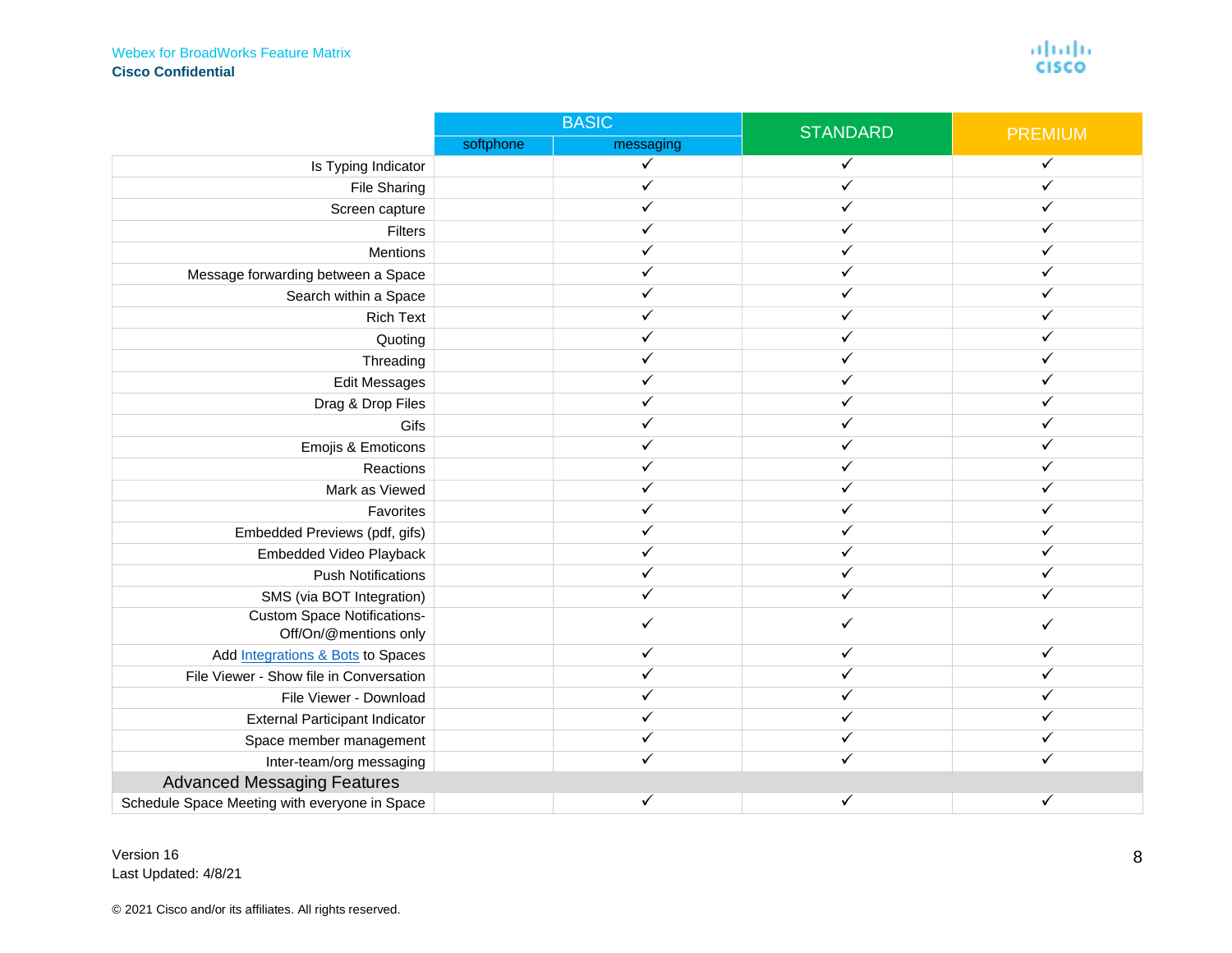<span id="page-8-1"></span><span id="page-8-0"></span>

|                                                                  | <b>BASIC</b> |              | <b>STANDARD</b> |                |
|------------------------------------------------------------------|--------------|--------------|-----------------|----------------|
|                                                                  | softphone    | messaging    |                 | <b>PREMIUM</b> |
| Add link shortcut to a Space                                     |              | $\checkmark$ | ✓               | ✓              |
| Space cover photo                                                |              | $\checkmark$ | $\checkmark$    |                |
| Sharing -<br>Screen, application, whiteboard, annotation         |              | ✓            | ✓               | ✓              |
| <b>Embedded Apps</b>                                             |              | $\checkmark$ | $\checkmark$    | ✓              |
| Moderator - Add / Remove people                                  |              |              |                 | ✓              |
| Moderator - Edit space name                                      |              |              |                 | ✓              |
| Moderator - Add / Remove Moderator                               |              |              |                 | ✓              |
| Moderator - Edit space image                                     |              |              |                 | ✓              |
| Turn on Announcement Mode                                        |              |              |                 |                |
| View Space Policy                                                |              |              |                 |                |
| Set Meeting Policies (assign sponsor)                            |              |              |                 |                |
| Broadcast to space                                               |              |              |                 | $\checkmark$   |
| <b>MEEETINGS</b>                                                 |              |              |                 |                |
| <b>Common Meeting Features</b>                                   |              |              |                 |                |
| Number of Participants in PMR Meetings                           |              |              | 25              | 1,000          |
| Number of Participants in Space Meetings                         |              | 25           | 25              | 25             |
| <b>Desktop Sharing</b>                                           |              | $\checkmark$ | $\checkmark$    | $\checkmark$   |
| <b>Application Sharing</b>                                       |              | $\checkmark$ | ✓               | ✓              |
| Screen Sharing on Mobile                                         |              | ✓            | ✓               | ✓              |
| Whiteboard/Annotation                                            |              |              | ✓               |                |
| One-click & Scheduled meetings                                   |              |              | ✓               |                |
| Join via VoIP                                                    |              |              | ✓               | ✓              |
| HD video                                                         |              |              | ✓               |                |
| Full screen and gallery view                                     |              |              | ✓               |                |
| Mute all/participant                                             |              |              | ✓               |                |
| Dismiss all/participant                                          |              |              |                 |                |
| Multi-party Chat                                                 |              |              | ✓               |                |
| Web Guest Experience                                             |              | ✓            | ✓               | ✓              |
| Video Layout options (grid, stack, side by side,<br>full screen) |              |              | ✓               |                |
| Virtual backgrounds                                              |              | $\checkmark$ | ✓               | ✓              |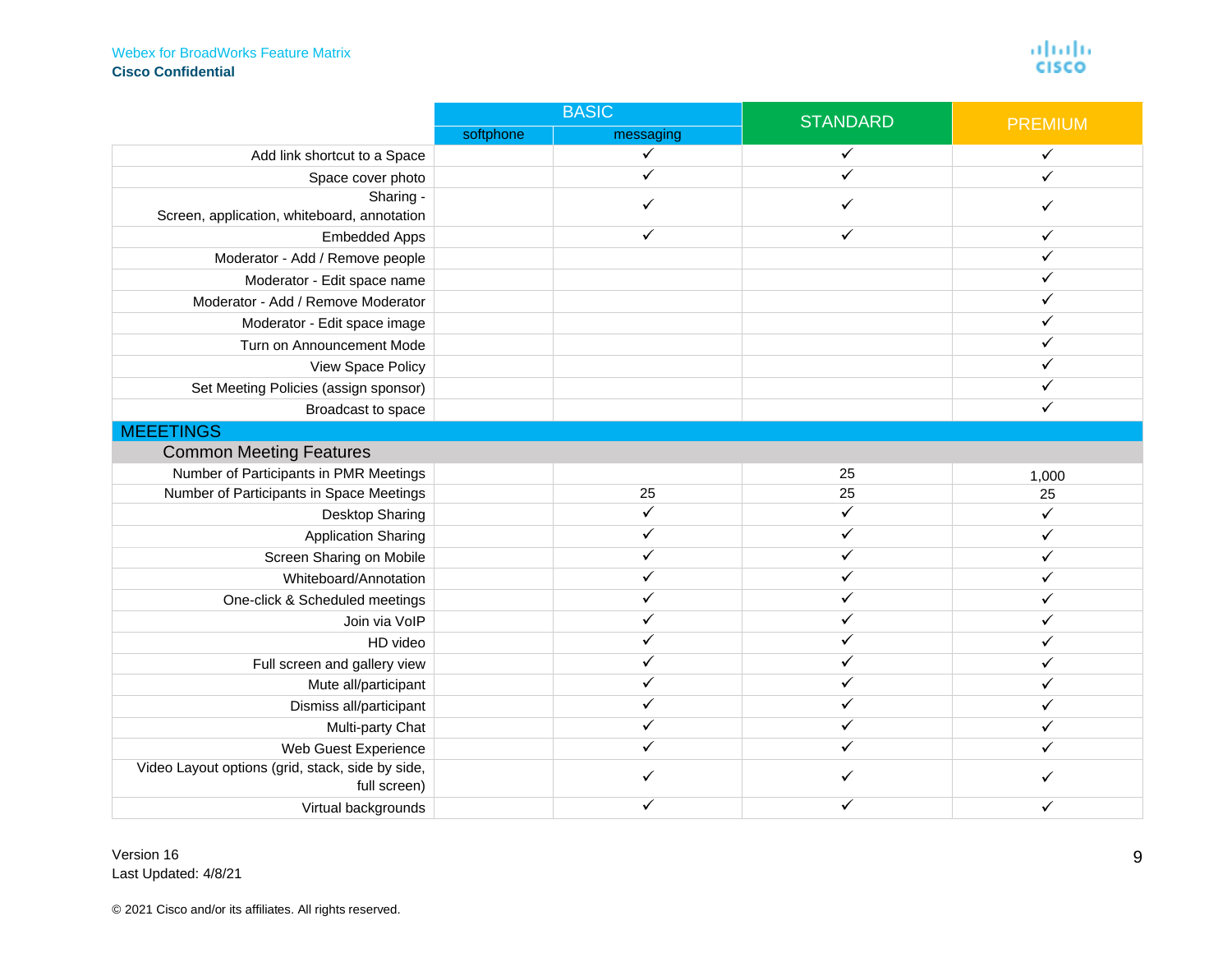aliah)<br>cisco

<span id="page-9-0"></span>

|                                                   |           | <b>BASIC</b> | <b>STANDARD</b> | <b>PREMIUM</b> |
|---------------------------------------------------|-----------|--------------|-----------------|----------------|
|                                                   | softphone | messaging    |                 |                |
| Background noise reduction                        |           | ✓            |                 | ✓              |
| Music Mode                                        |           | $\checkmark$ | ✓               |                |
| <b>Advanced Meeting Features</b>                  |           |              |                 |                |
| Animated meeting reactions                        |           |              | ✓               |                |
| Gestures                                          |           |              | ✓               | ✓              |
| Raise Hand                                        |           |              | ✓               | ✓              |
| <b>Breakout Sessions</b>                          |           |              | ✓               | ✓              |
| Notes                                             |           |              | ✓               | ✓              |
| Polling                                           |           |              | ✓               |                |
| Persistent Meetings link                          |           |              | ✓               | ✓              |
| <b>Meetings Site Access</b>                       |           |              |                 |                |
| <b>Password Protection</b>                        |           |              | $\checkmark$    | ✓              |
| Locking                                           |           |              | ✓               | ✓              |
| Call in Audio (Toll Named User)                   |           |              | byo pstn        | byo pstn       |
| Call me Local / Call Me Intl                      |           |              | byo pstn        | byo pstn       |
| Personal Meeting Room (PMR)                       |           |              | ✓               | ✓              |
| Personal Conference Number (PCN)                  |           |              | ✓               | ✓              |
| Join from a video system (CMR)                    |           |              | ✓               | ✓              |
| Support pairing with Cisco Webex Devices          |           | ✓            | ✓               | ✓              |
| Intelligent Meetings - People Insights            |           |              |                 | ✓              |
| Meeting Recording (local & cloud)                 |           |              |                 | ✓              |
| <b>Meeting Recording Transcriptions</b>           |           |              |                 | ✓              |
| Default Presenter Controls for all Attendees      |           |              |                 | ✓              |
| Remote Desktop Control                            |           |              |                 | ✓              |
| <b>Meeting Scheduling</b>                         |           | $\checkmark$ | $\checkmark$    | ✓              |
| Allow PMR URL change                              |           |              |                 | ✓              |
| Enable Content sharing with                       |           |              |                 | ✓              |
| <b>External Integrations</b>                      |           |              |                 |                |
| Integration with Microsoft Office 365 Calendaring |           |              | ✓               | ✓              |
| Integration with Google Calendaring for G Suite   |           |              | ✓               | ✓              |
| Meetings Live Streaming on Facebook, YouTube      |           |              |                 |                |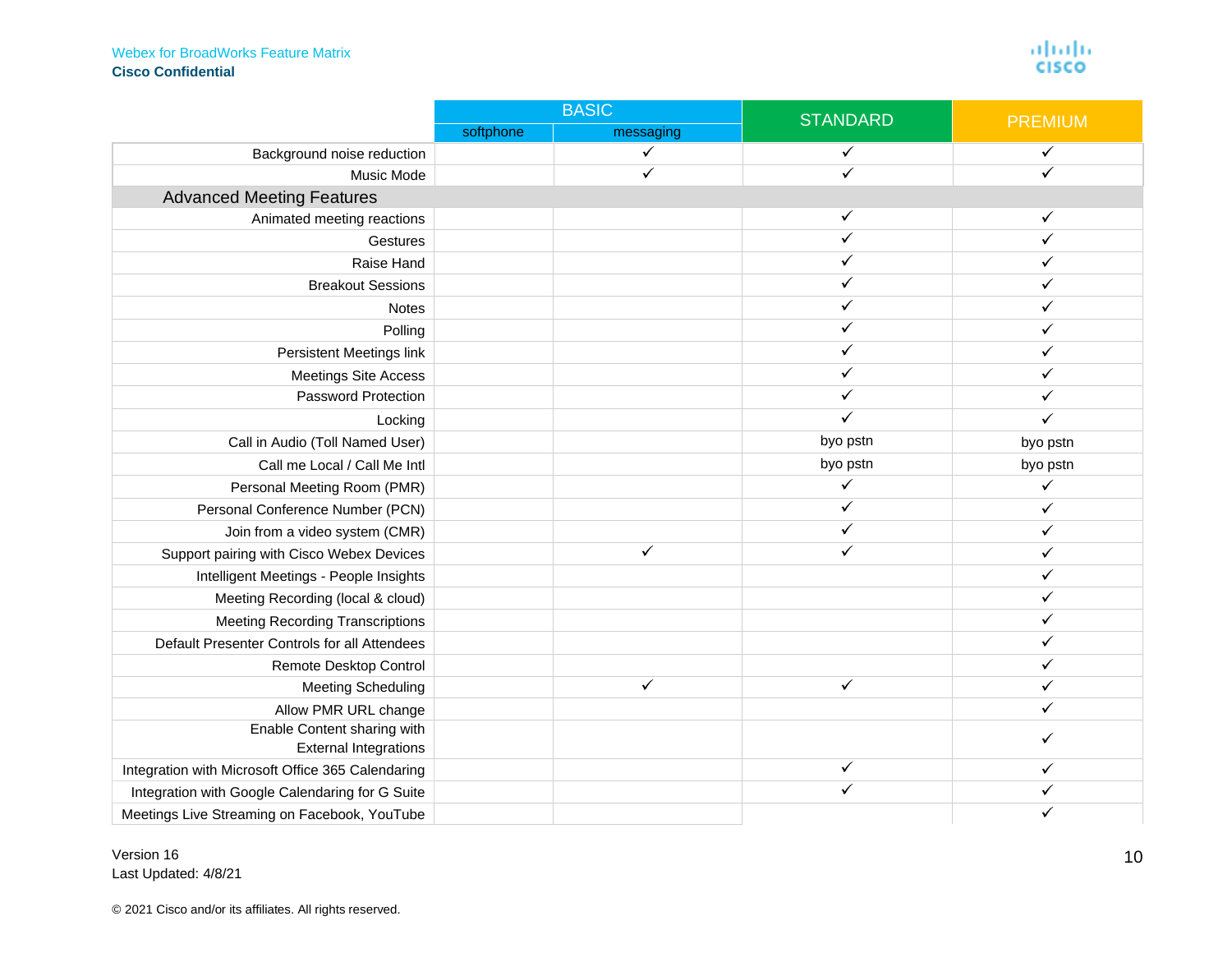aliah)<br>cisco

<span id="page-10-3"></span><span id="page-10-2"></span><span id="page-10-1"></span><span id="page-10-0"></span>

|                                                             | <b>BASIC</b>   |                  | <b>STANDARD</b>         | <b>PREMIUM</b>   |
|-------------------------------------------------------------|----------------|------------------|-------------------------|------------------|
|                                                             | softphone      | messaging        |                         |                  |
| Let other users                                             |                |                  |                         | ✓                |
| schedule meetings on their behalf<br>Delegate your meetings |                |                  |                         |                  |
| (Alternate host, In-meeting host control)                   |                |                  |                         | ✓                |
| Siri Kit Integration                                        |                |                  |                         | ✓                |
| Media Quality Indicator                                     |                |                  |                         | ✓                |
| <b>ADDITIONAL</b>                                           |                |                  |                         |                  |
| Protocols, Security and Troubleshooting                     |                |                  |                         |                  |
| <b>TLS v1.2</b>                                             | $\checkmark$   | $\checkmark$     | $\checkmark$            | ✓                |
| SRTP/SRTCP                                                  | ✓              | ✓                | ✓                       | ✓                |
| IP <sub>v6</sub>                                            | ✓              | ✓                | ✓                       | ✓                |
| <b>Dynamic Proxy Discovery</b>                              |                | ✓                | ✓                       | ✓                |
| Failover Support (SIP, XMPP, Xsi)                           |                | ✓                | ✓                       | ✓                |
| Version Control                                             | ✓              | ✓                | ✓                       | ✓                |
| Forgot/Update Password (CI Auth)                            |                | ✓                | ✓                       | ✓                |
| SAML SSO                                                    | ✓              | ✓                | ✓                       | ✓                |
| Client Software Auto Update                                 | ✓              | ✓                | ✓                       | ✓                |
| Regular check for Config Updates                            | $\checkmark$   | ✓                | ✓                       | ✓                |
| <b>Troubleshooting Logs</b>                                 | $\checkmark$   | ✓                | ✓                       | ✓                |
| RTCP-XR                                                     | $\checkmark$   | ✓                | ✓                       | ✓                |
| Accessibility                                               |                |                  |                         |                  |
| <b>Color Contrast</b>                                       | $\checkmark$   | $\checkmark$     | $\overline{\checkmark}$ | ✓                |
| Menu Navigation                                             | $\checkmark$   | ✓                | ✓                       |                  |
| Dictation (Chat Message Entry)                              | $\checkmark$   |                  |                         | ✓                |
| Screen Reader                                               |                |                  |                         |                  |
| Highlight to call/Hot Key                                   | June 2021      | <b>June 2021</b> | <b>June 2021</b>        | <b>June 2021</b> |
|                                                             | ✓              | ✓                | ✓                       | ✓                |
| Keyboard Navigation                                         | (Desktop only) | (Desktop only)   | (Desktop only)          | (Desktop only)   |
|                                                             |                |                  |                         |                  |
| <b>Text Size</b>                                            | (Mobile only)  | (Mobile only)    | (Mobile only)           | (Mobile only)    |
| Peripherals                                                 |                |                  |                         |                  |
| <b>USB Headsets</b>                                         | ✓              | $\checkmark$     | ✓                       | ✓                |
| <b>Bluetooth Headsets</b>                                   | $\checkmark$   | ✓                | ✓                       |                  |
|                                                             |                |                  |                         |                  |
| <b>USB Cameras</b>                                          | (Desktop only) | (Desktop only)   | (Desktop only)          | (Desktop only)   |